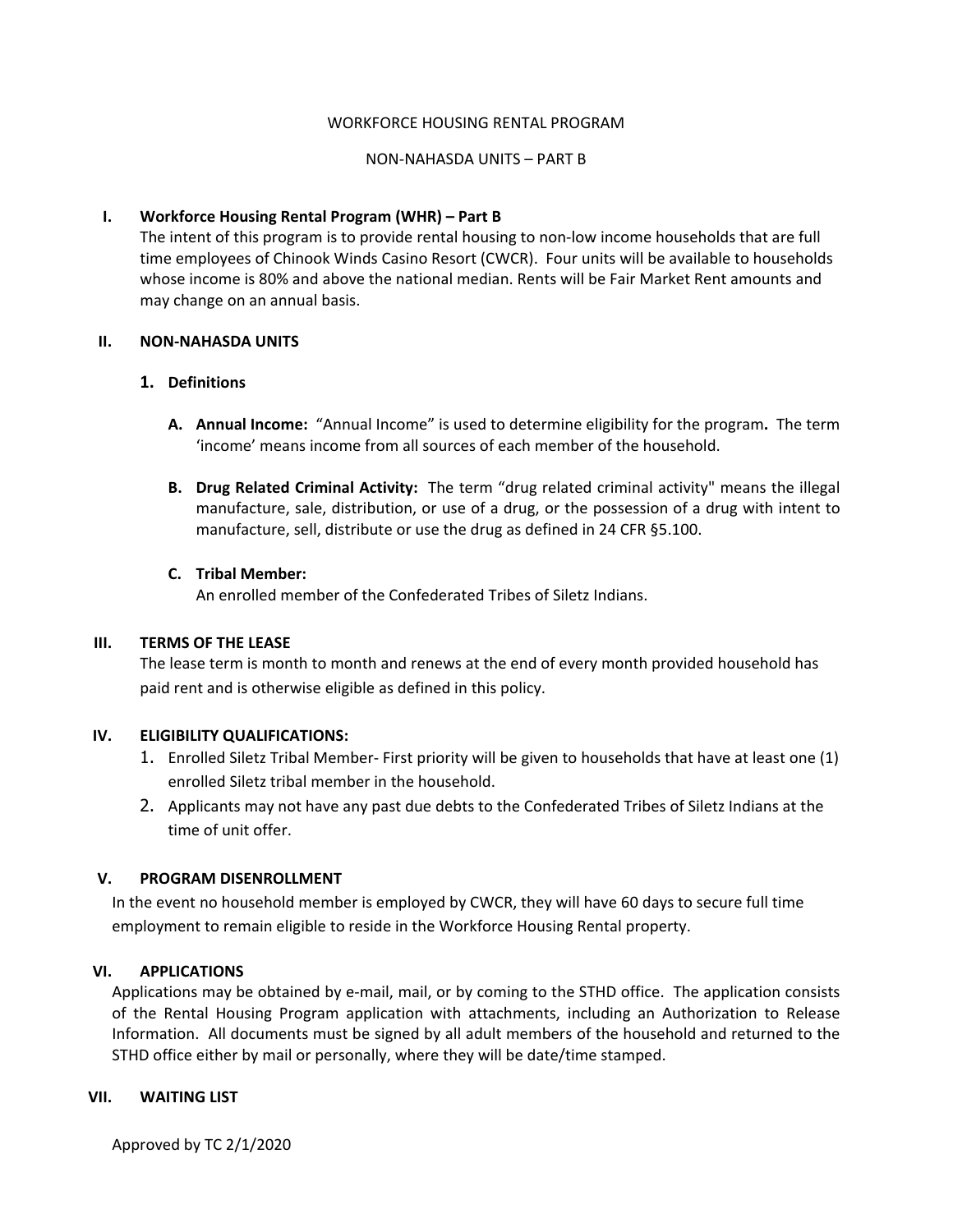Eligible applicants will be placed on an active waiting list based on date and time of application once all required documents are received.

Household must include at least one enrolled Tribal Member and one household member is employed full time by Chinook Winds Casino Resort for 6 consecutive months prior to the date of application.

# **VIII. INELIGIBLE APPLICANTS**

The CTSI Housing Department will promptly notify any rejected applicant in writing of the grounds for any rejection. Notification shall be made within 30 working days of application date.

An applicant will be considered ineligible:

- 1. If any member of the family has committed fraud, bribery or any other corrupt or criminal act in connection with any housing program. It is not necessary that the act result in a criminal conviction;
- 2. If any member of the family has engaged in drug related criminal activity or violent criminal activity, whether or not such activity has resulted in a conviction;
- 3. If any member of the family has engaged in or threatened abusive or violent behavior toward CTSI personnel or other residents;
- 4. If any member of the family has severely damaged any property in any rental unit; or
- 5. If an applicant or any member of his/her household owes funds to STHD or another landlord, STHD will consider them to be ineligible until they have taken care of their obligation.
- 6. If an applicant or any member of his/her household has been evicted by STHD in the last 3 years unless the applicant can provide acceptable landlord references for two prior years.
- 7. **No Pets Allowed** within the Workforce Housing Development Project.

# **IX. BACKGROUND CHECKS**

- 1. A Criminal History Background check will be conducted on all applicants and household occupants 18 years of age and older.
- 2. If the background check shows substantial, material, questions regarding the applicant's history of meeting financial obligations, and/or criminal or illegal activities that would have a detrimental effect on other residents, the household will be determined ineligible.

# **X. SELECTION**

- 1. Selected families will be notified in writing. The offer must be signed by the applicant and returned to STHD within 15 days. Failure to respond within the 15 day time period will result in offer being rescinded.
- 2. If the selected family decides not to accept the rental unit offered, the applicant will be moved to the bottom of the list with a new date/time stamp.

# **XI. CONFLICTS OF INTEREST**

No person who participates in the decision making process or who gains inside information with regard to housing activities or contracts may obtain a personal or financial interest. This provision does not, however, apply where a person is low-income and is selected for assistance in accordance with written policies for eligibility, admissions, and occupancy. However, if a STHD employee or his/her immediate family member is on the waiting list for housing assistance, that employee may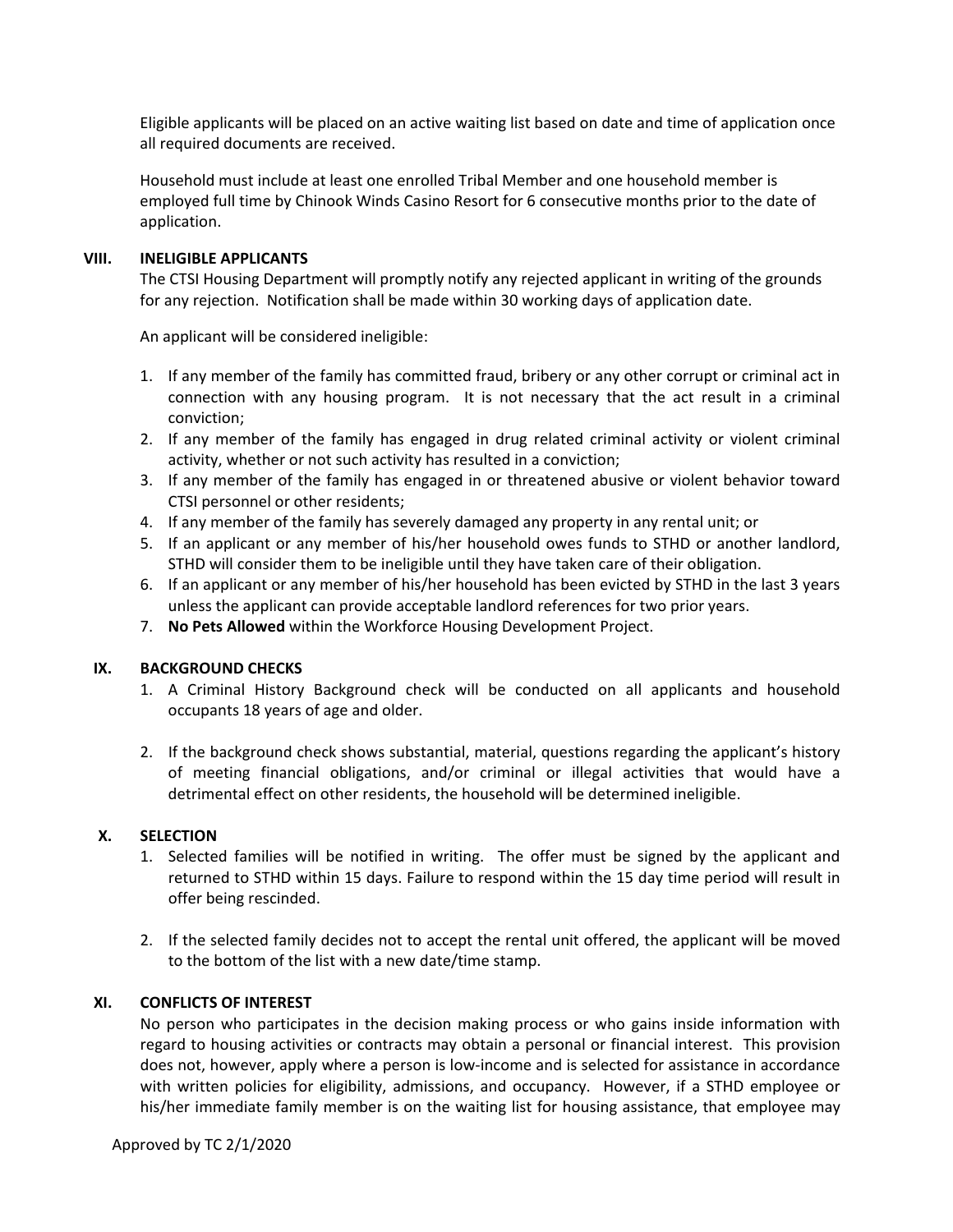not be involved in the selection process.

#### **XII. MOVE-IN**

This will involve an inspection of the unit, with Housing Department staff and resident, to identify any deficiencies. An explanation and demonstration of all equipment and systems in the unit will be provided.

### **XIII. MOVE-OUT**

This will involve an inspection of the unit with the Housing Department staff to identify deficiencies. Tenants shall be responsible for deficiencies identified other than ordinary wear and tear. Renters are responsible for damages.

# **XIV. RENT PAYMENTS AND DEPOSIT**

### **1. RENT PAYMENTS**

A. Flat rent for the **four non-low income/non- NAHASDA Units** shall be at "fair market" and may be adjusted annually. **Initial rent:**

| <b>Bedroom Size</b> | <b>Fair Market Rent</b> |
|---------------------|-------------------------|
|                     | 825                     |
|                     |                         |

- B. Rent payments are due & payable on or before the (1st) day of each month. When a lease begins on a day other than the first, a pro-rated payment shall be made that month.
- **2.** All households will pay a \$800 security deposit prior to occupancy

# **XV. OCCUPANCY**

# **1. PRINCIPLE RESIDENCE**

A condition for selection as a renter for continued occupancy is that they must agree to use and continue to use the unit as the principle residence during the term of the Lease agreement. Failure to occupy the rental unit as the principle residence shall constitute grounds for termination of the Lease.

# **2. SUBLEASE**

Subleasing is not allowed.

# **3. GUESTS**

Renters may have guests; however no guest may stay for more than fifteen (15) days in any twelve (12) month period without the prior written approval of STHD.

# **4. DISTURBANCES**

The renter must agree to cause all family members or other persons who are on the premises with his/her consent to conduct themselves in a manner that will not disturb his/her neighbors' peaceful enjoyment of their accommodations and will be conducive to maintaining the project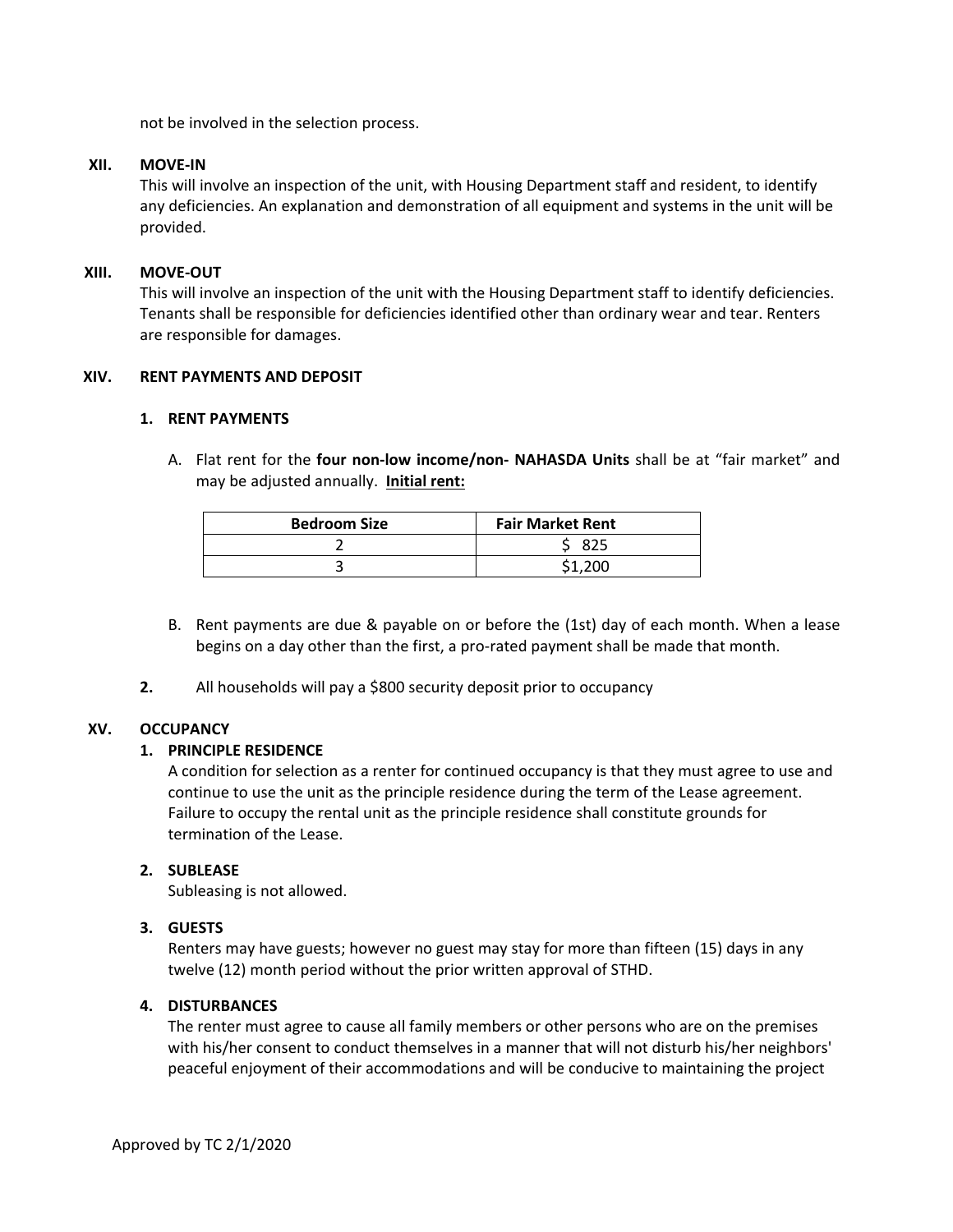in a decent, safe and sanitary condition. Disturbances are causes for termination of a rental dwelling lease.

The renter must agree that he/she and any member of his/her household or guest shall not engage in criminal activity, including drug-related criminal activity. Such criminal activity shall be cause for termination of the Rental Dwelling Lease.

# **5. LOCKS CHANGE**

A renter shall not alter or change the locks on his/her home or apartment. If a lock needs to be replaced, the STHD must be notified so that the lock can be keyed to the master-key system of the STHD. All such changes shall be done at the renter's expense.

# **6. INSPECTIONS**

- A. Annual Inspections: The renter shall agree to allow Housing Department Staff to inspect the rental unit upon initial occupancy and annually thereafter, at the time of lease renewal. STHD will charge renters for repairs beyond normal wear and tear.
- B. 48 Hour Notice Inspections: STHD shall have the right to inspect any unit upon at least fortyeight (48) hours' notice to the renter for the purpose of determining if they are fulfilling their obligations to maintain the unit.
- C. Emergency Inspections: The STHD shall have the right to enter the rental unit without notice for suspected abandonment, when utility service has been discontinued or when severe damage is evident. The STHD shall leave a written notice on the front door at the time any such entry is made.

# **XVI. TERMINATIONS**

# **1. Termination by renter**

The renter must provide at least thirty (30) days' notice in writing to STHD of their intent to vacate the unit and terminate their lease agreement. STHD may hold the renter responsible for the required monthly payment for the remaining lease period. The renter shall turn his/her keys over to the STHD upon vacating.

# **2. STHD Initiated Termination**

The Notice of Termination shall contain the reasons for termination including the specific provision for the lease violated and the specific action of the individual who violated it. A notice to vacate will be issued to each individual receiving the notice of termination. The following time frames for evictions will be adhered to, however, based on the process involved, these may fluctuate:

- 1. 14-day notice for non-payment of rent. (If no payment via payroll is received)
- 2. 24-hour notice for behavior that threatens the lives, health, or safety of other residents or STHD staff (includes drug activity).
- 3. 30-day notice for all other violations.

If tenant fail or refuse to vacate the premises within these time frames, STHD shall enforce the Termination by filing a Complaint for Eviction in Tribal court.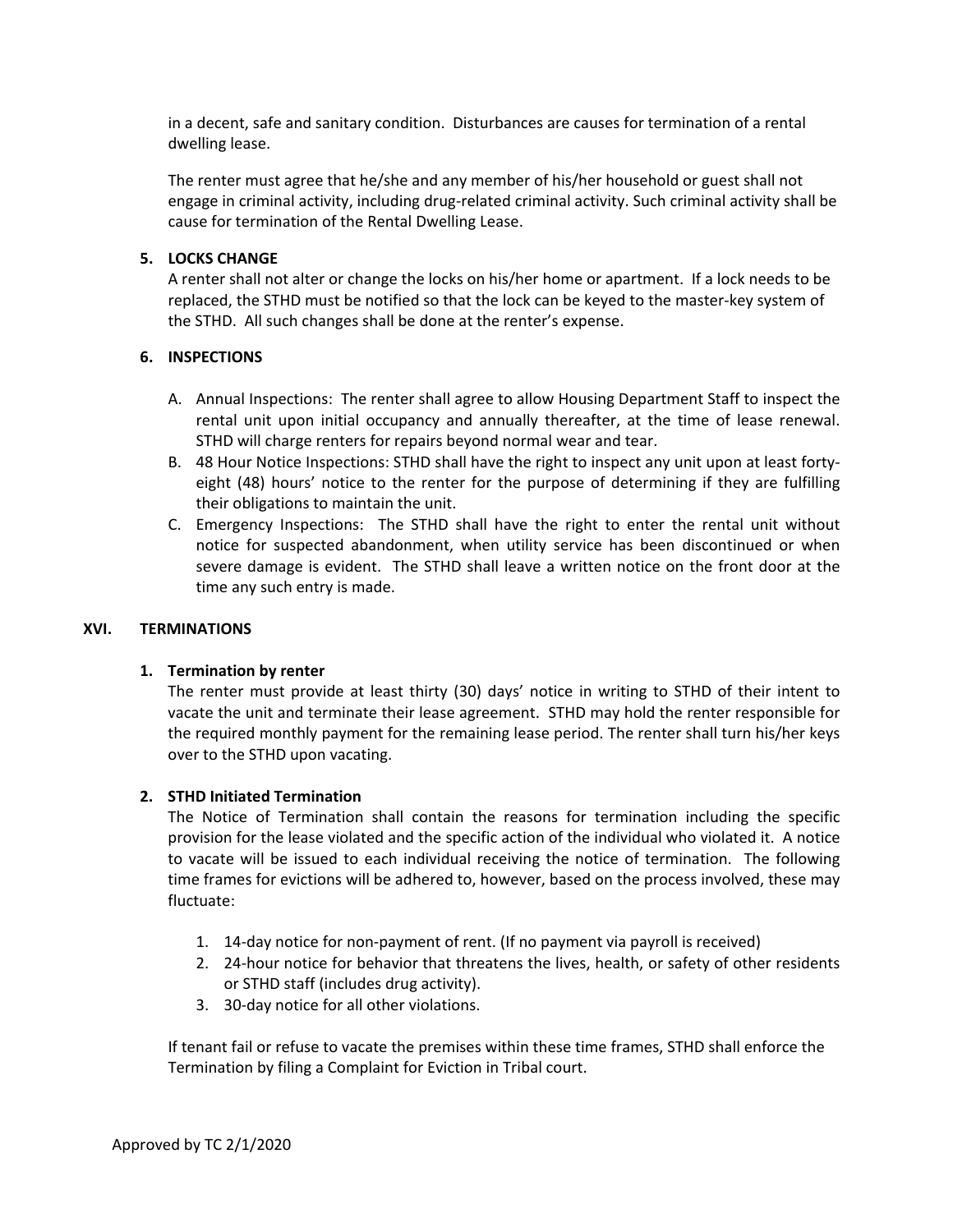**ONE STRIKE POLICY:** STHD will not offer an opportunity to cure violation of lease agreement in the event of serious or repeated or continuing violations.

A serious violation justifying immediate termination of tenancy without need to offer opportunity to correct, is any activity, engaged in by the resident, any member of the household of the resident, or any guest or other person under the control of the resident, that:

- A. Threatens the health or safety of, or right to peaceful enjoyment of their premises by, other resident or employees of the owner or manager of the housing.
- B. Threatens the health or safety of, or right to peaceful enjoyment of their premises by, person residing in the immediate vicinity of the premises:
- C. Committing criminal activity (including drug-related criminal activity) on or off the premises.

# **I. Department Appeal and Complaint Process**

# **1. Right to Appeal:**

Any family which is determined not to be eligible to participate in rental activities, any family that is denied admission and any family whose occupancy is terminated shall be advised of the right to appeal such action or decision, and will be advised of the right to examine any relevant documents, records, or regulations directly related to the action prior to a hearing or trial. Such review shall not include documents and records containing confidential information regarding other applicants or occupants. Upon filing of a written request as provided herein, a complainant shall be entitled to an opportunity for hearing.

# **2. Definitions:**

- A. "Complainant" means an applicant, tenant or participant in a HUD assisted or NAHASDA assisted Housing Project operated by STHD whose rights, duties, welfare, or status are adversely affected by STHD action or failure to act and, who files an Appeal or Complaint with respect to such action. ("Complainant" may hereinafter be referred to as "you".)
- B. "Appeal" or "Complaint" means any dispute with respect to STHD action or failure to act pursuant to a lease or CTSI Housing Department regulations, policies, or procedures which affects the rights, duties, welfare or status of the complainant.

# **3. Exclusions:**

Appeals or complaints based upon the following are excluded from the grievance procedure:

- a. Any termination based upon activity that threatens the health or safety of, or right to peaceful enjoyment of the Indian housing development by, other residents or employees of the owner or manager of the housing; or
- b. Any termination based upon criminal activity (including drug-related activity) on or off the premises of the Indian Housing development.

These "24 hour" terminations will proceed to an eviction if the renter does not vacate in the 24 hour period, and will be heard in the Tribal Court.

# **4. Informal Dispute Resolution:**